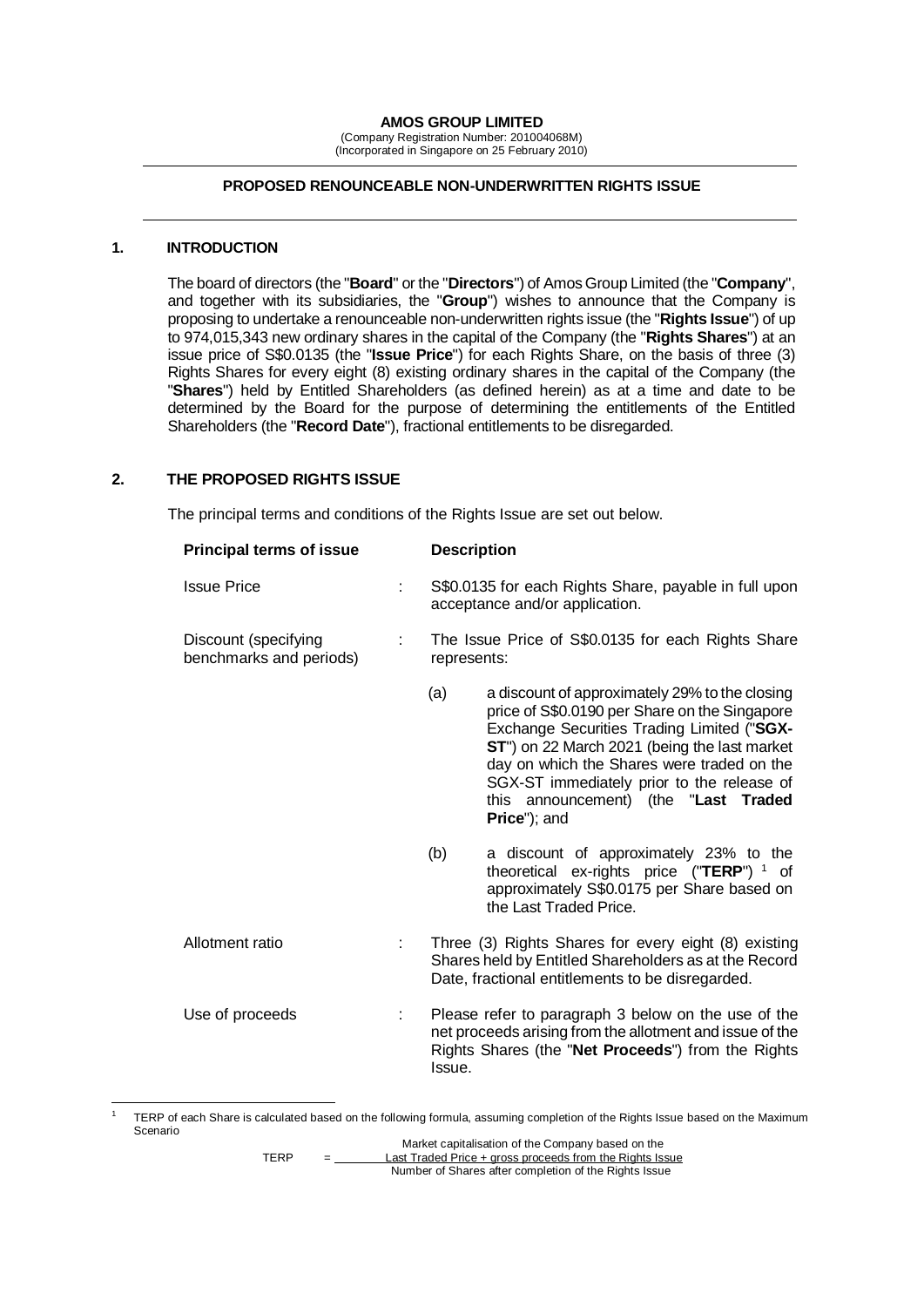Purpose of Rights Issue : Please refer to paragraph [3](#page-2-0) below for further details.

Such terms and conditions are subject to changes as the Board may, in its absolute discretion, deem fit. The final terms and conditions of the Rights Issue will be contained in the offer information statement (the "**Offer Information Statement**") in connection with the Rights Issue, to be lodged with the Monetary Authority of Singapore ("**Authority**") and to be despatched or, as the case may be, disseminated by the Company to the Entitled Shareholders in due course.

## **2.1 Basis of Provisional Allotment**

The Rights Issue is proposed to be made on a renounceable non-underwritten basis to all shareholders of the Company ("**Shareholders**") who are eligible to participate in the Rights Issue (the "**Entitled Shareholders**"), on the basis of three (3) Rights Shares for every eight (8) existing Shares held by the Entitled Shareholders as at the Record Date, fractional entitlements to be disregarded.

## **2.2 Size of the Rights Issue**

As at the date of this announcement, the Company has an issued and paid-up share capital of 2,597,374,250 Shares (the "**Existing Issued Share Capital**"). The Company does not have any treasury shares as at the date of this announcement.

Based on the Existing Issued Share Capital, assuming that the Rights Issue is fully subscribed, 974,015,343 Rights Shares will be issued pursuant to the Rights Issue (the "**Maximum Scenario**").

## **2.3 Ranking of the Rights Shares**

The Rights Shares will be payable in full on acceptance and/or application and shall, upon allotment and issue, rank *pari passu* in all respects with the then existing Shares for any dividends, rights, allotments or other distributions, the record date for which falls on or after the date of issue of the Rights Shares.

For this purpose, "record date" means, in relation to any dividends, rights, allotments or other distributions, the date as at the close of business (or such other time as may be notified by the Company) on which Shareholders must be registered with the Company, the Company's share registrar, RHT Corporate Advisory Pte. Ltd. (the "**Share Registrar**"), or The Central Depository (Pte) Limited ("**CDP**"), as the case may be, in order to participate in such dividends, rights, allotments or other distributions.

## **2.4 Non-Underwritten Rights Issue**

The Rights Issue will not be underwritten. The Directors are of the opinion that there is no minimum amount that must be raised from the Rights Issue. Accordingly, the Company has decided to undertake the Rights Issue on a non-underwritten basis in view of the savings in costs enjoyed by the Company as a result of not having to bear any underwriting fees and commission.

#### **2.5 Scaling Provision**

Depending on the level of subscription for the Rights Shares, the Company may, if necessary, scale down the subscription and/or excess applications for the Rights Shares by any of the Shareholders (if such Shareholder chooses to subscribe for his/her/its pro-rata Rights Share entitlement and/or apply for excess Rights Shares) to avoid placing the relevant Shareholder and parties acting in concert with him/her/it (as defined in the Singapore Code on Take-overs and Mergers (the "**Code**")) in the position of incurring a mandatory general offer obligation under the Code, as a result of other Shareholders not taking up, whether partly or in full, their Rights Shares entitlements fully, and/or to avoid the transfer of a controlling interest in the Company, which is prohibited under Rule 803 of the Listing Manual of the SGX-ST ("**Listing**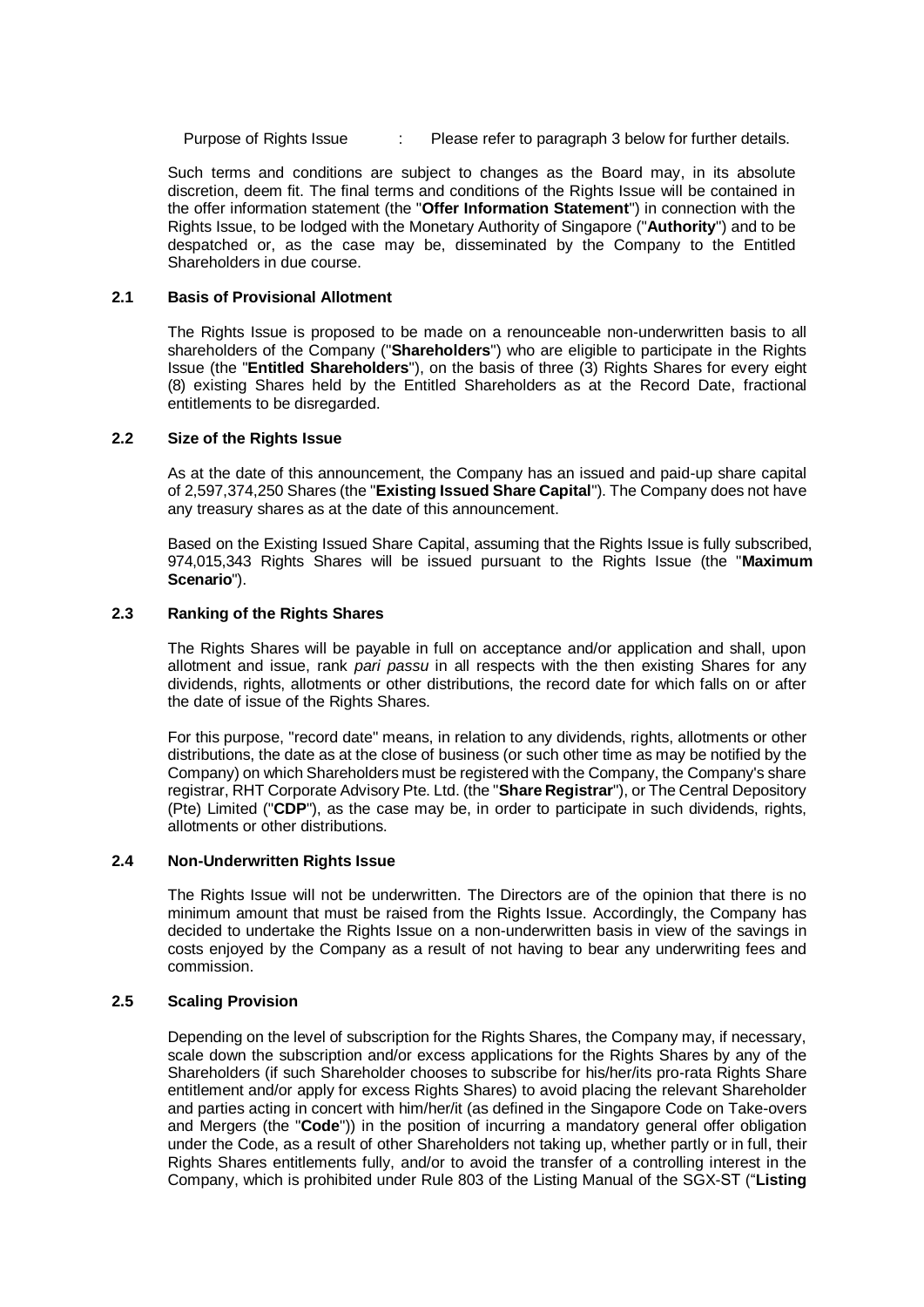**Manual**"), unless prior approval of the Shareholders is obtained in a general meeting.

## <span id="page-2-0"></span>**3. RATIONALE FOR THE RIGHTS ISSUE AND USE OF PROCEEDS**

The Company is undertaking the Rights Issue to raise funds to enhance and expand upon its existing business, operations and initiatives, as well as strengthen the financial position and capital base of the Group. The Group is cautiously confident that, with an effective strategic plan and a strong management team to execute its plan, the Group is poised to grow successfully and steadily even during and after the current COVID-19 economic and financial market crisis. The Rights Issue will allow the Group to pursue its growth strategy of developing and expanding its business in the region. The Rights Issue will also provide the Shareholders with an opportunity to further participate in equity of the Company.

The Company intends to utilise the Net Proceeds for the following purposes:

- (a) developing and expanding the Group's "Alcona" proprietary product line for the marine and energy sectors ("**Alcona Product Line**");
- (b) funding the Group's technology initiatives;
- (c) funding of the Group's expansion into new business sectors, including the renewables sector ("**Business Expansion**"); and
- (d) general working capital requirements of the Group, which includes funding the Group's procurement initiatives and vendor management processes and streamlining of the Group's operations.

The Net Proceeds, after deducting estimated costs and expenses of S\$120,000 relating to the Rights Issue, is expected to be approximately S\$13,029,207 in the Maximum Scenario. The Company intends to use the Net Proceeds in the following manner:

| Use of Net Proceeds                                           | Amount          | Percentage<br>of Net<br><b>Proceeds</b> |
|---------------------------------------------------------------|-----------------|-----------------------------------------|
| Development and expansion of Alcona Product<br>1.<br>Line     | S\$3.1 million  | 24%                                     |
| Technology initiatives<br>2.                                  | S\$2.6 million  | 20%                                     |
| 3.<br><b>Business Expansion</b>                               | S\$1.4 million  | 11%                                     |
| working capital requirements of the<br>4.<br>General<br>Group | S\$5.9 million  | 45%                                     |
| <b>Total</b>                                                  | S\$13.0 million | 100%                                    |

Pending the deployment of the Net Proceeds for the abovementioned purposes, such proceeds may, subject to relevant laws and regulations, be deposited with banks and/or financial institutions, invested in short-term money markets instruments and/or marketable securities and/or used for any other purposes on a short-term basis as the Directors may, in their absolute discretion, deem appropriate in the interests of the Group.

The Company will make periodic announcements on the utilisation of the Net Proceeds as and when such proceeds are materially disbursed, and whether such use is in accordance with the stated use and in accordance with the percentage allocated. The Company will also provide a status report on the use of the Net Proceeds in the Company's interim and full year financial results announcement(s) and in the Company's annual report(s), until such time the Net Proceeds have been fully utilised. Where there is any material deviation from the stated use of the Net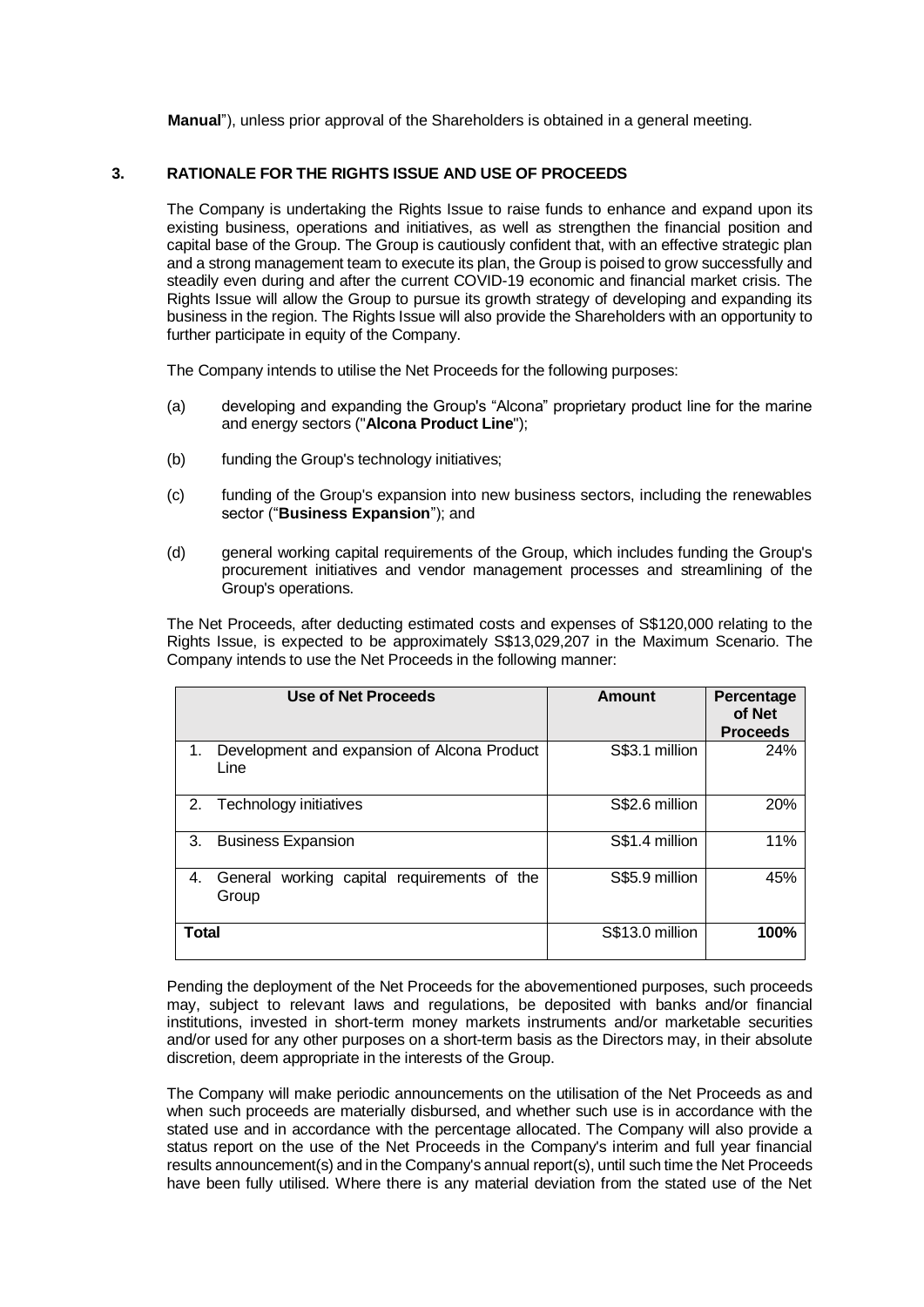Proceeds, the Company will announce the reasons for such deviation.

In the event that the Net Proceeds are to be used for working capital, the Company will disclose a breakdown with specific details on the use of the Net Proceeds for working capital in its announcements and annual reports.

## **4. CONDITIONS FOR THE RIGHTS ISSUE**

## **4.1 Approvals**

The Rights Issue is subject to, *inter alia*, the following:

- (a) the in-principle approval of the SGX-ST for the listing of and quotation for the Rights Shares on the SGX-ST; and
- (b) the lodgment, by the Company, of the Offer Information Statement, together with all other accompanying documents (if applicable) in respect of the Rights Issue, with the Authority.

The Company will be applying to the SGX-ST to seek its in-principle approval for the listing of and quotation for the Rights Shares on the SGX-ST.

#### **4.2 Authority to Issue the Rights Shares**

The Rights Issue will be made pursuant to the authority under the general share issue mandate (the "**General Mandate**") granted by Shareholders at the annual general meeting of the Company held on 27 August 2020 ("**2020 AGM**"), pursuant to Section 161 of the Companies Act, Chapter 50 of Singapore and Rule 806(2) of the Listing Manual.

The General Mandate, amongst other things, authorises the Directors to issue new Shares not exceeding 50 per cent. of the total number of issued Shares (excluding treasury shares and subsidiary holdings, if any) of the Company as at the date of the 2020 AGM (the "**Base Figure**"), provided that the aggregate number of Shares to be issued other than on a pro-rata basis to existing Shareholders does not exceed 20 per cent. of the Base Figure.

As at the date of the 2020 AGM, the total number of issued Shares was 2,597,374,250. Accordingly, the Company could issue up to 1,298,687,125 new Shares on a pro-rata basis under the General Mandate. As at the date of this announcement, the Company has not issued any new Shares pursuant to the General Mandate. Accordingly, the proposed allotment and issue of the Rights Shares falls within the limit of the General Mandate.

#### **5. ELIGIBILITY TO PARTICIPATE IN THE RIGHTS ISSUE**

### **5.1 Eligibility to Participate**

The Company proposes to provisionally allot the Rights Shares to the Entitled Shareholders, comprising Entitled Depositors and Entitled Scripholders (each as defined herein), on the basis of their shareholdings as at the Record Date. Entitled Shareholders will be entitled to participate in the Rights Issue and receive the Offer Information Statement (through electronic dissemination, if applicable) together with the appropriate application forms and accompanying documents at their respective Singapore addresses as maintained with the records of the CDP or the Share Registrar, as the case may be.

Fractional entitlements to the Rights Shares will be disregarded and will, together with the provisional allotments which are not taken up or allotted for any reason, be aggregated and allotted to satisfy excess applications (if any), or disposed of or otherwise dealt with in such manner as the Board may, in its absolute discretion, deem fit.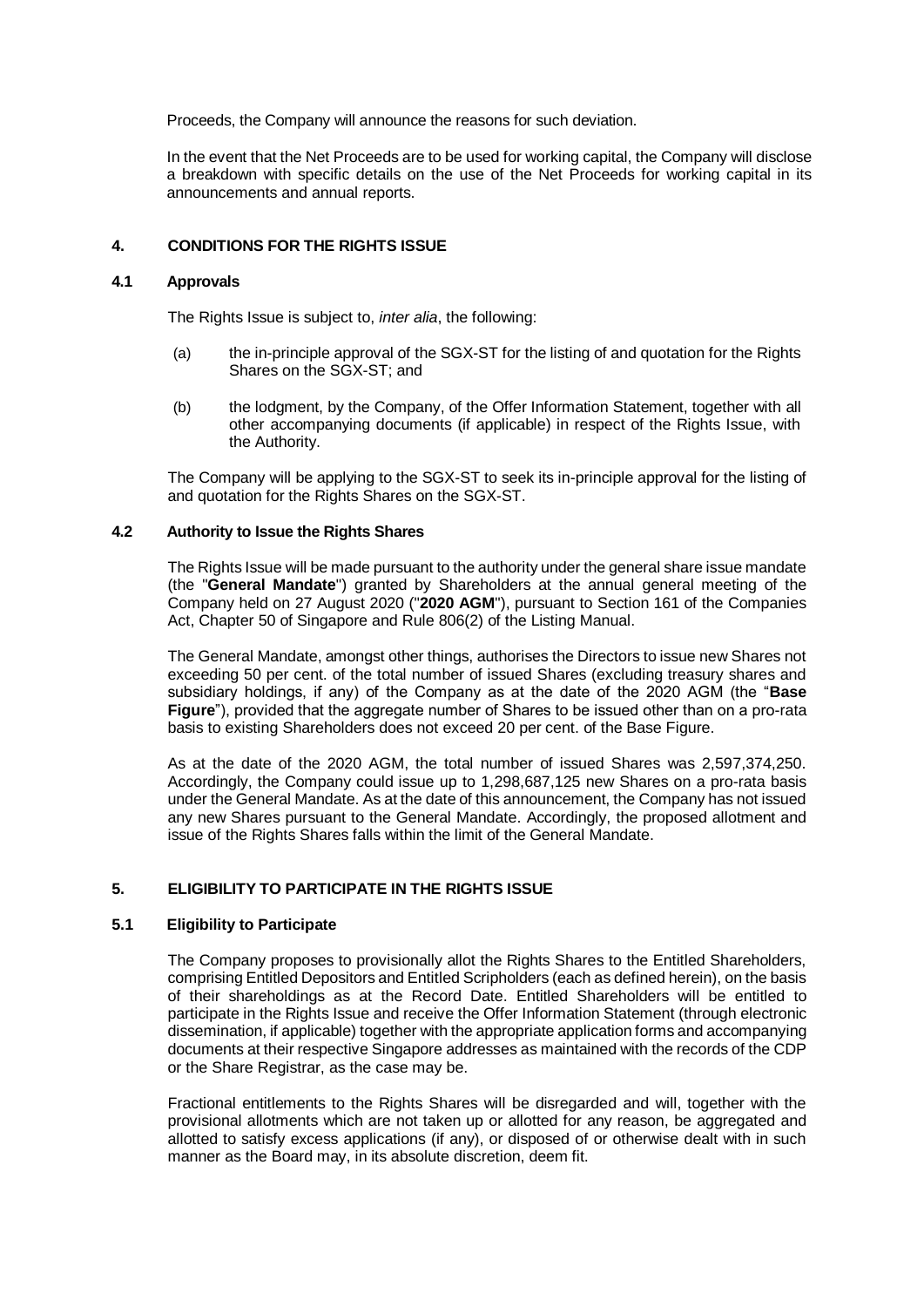## **5.2 Entitled Depositors**

Entitled Depositors are Shareholders with Shares standing to the credit of their securities accounts (the "**Securities Account**") with CDP and whose registered addresses with CDP are in Singapore as at the Record Date or who have provided CDP with addresses in Singapore for the service of notices and documents not later than 5.00 p.m. (Singapore time) on the date falling three (3) Market Days<sup>2</sup> prior to the Record Date (the "**Entitled Depositors**").

Entitled Depositors will be provisionally allotted the Rights Shares on the basis of the number of Shares standing to the credit of their Securities Accounts as at 5.00 p.m. (Singapore time) on the Record Date.

## **5.3 Entitled Scripholders**

Entitled Scripholders are Shareholders whose (i) share certificates are not deposited with CDP, (ii) Shares are registered in their own names, and (iii) registered addresses with the Share Registrar are in Singapore as at the Record Date or who have provided the Share Registrar with addresses in Singapore for the service of notices and documents not later than 5.00 p.m. (Singapore time) on the date falling three (3) Market Days prior to the Record Date, and who have tendered to the Share Registrar valid transfers of their Shares and the certificates relating thereto for registration up to the Record Date (the "**Entitled Scripholders**").

Entitled Scripholders will have to submit duly completed and stamped transfers in respect of Shares not registered in the name of CDP, together with all relevant documents of title, so as to be received up to 5.00 p.m. (Singapore time) on the Record Date by the Share Registrar, in order to be registered to determine provisional allotments of Rights Shares.

#### **5.4 CPF Investment Scheme**

Shareholders who have previously purchased Shares using their Central Provident Fund ("**CPF**") account savings (the "**CPF Funds**") under the Central Provident Fund Investment Scheme ("**CPFIS**") may only use their CPF Funds for the payment of the Issue Price to subscribe for their provisional allotments of nil-paid Rights Shares and (if applicable) to apply for excess Rights Shares, subject to the applicable CPF rules and regulations. Such Shareholders who wish to accept provisional allotments of the Rights Shares and (if applicable) apply for excess Rights Shares using CPF Funds will need to instruct their respective approved CPF agent banks with whom they hold their CPF investment accounts, to accept the provisional allotments of the Rights Shares and (if applicable) apply for excess Rights Shares on their behalf in accordance with the terms and conditions in the Offer Information Statement. CPF Funds may not be used to purchase provisional allotments of nilpaid Rights Shares directly from the market.

#### **5.5 Foreign Shareholders**

The distribution of the Offer Information Statement and its accompanying documents may be prohibited or restricted (either absolutely or subject to various securities laws requirements, whether legal or administrative, being complied with) in certain jurisdictions under the relevant securities laws of those jurisdictions. For practical reasons and in order to avoid any violation of the securities legislation applicable in jurisdictions other than Singapore, the Offer Information Statement and its accompanying documents will NOT be despatched or, as the case may be, disseminated to Shareholders with registered addresses outside Singapore and who have not, at least three (3) Market Days prior to the Record Date, provided CDP or the Share Registrar, as the case may be, with addresses in Singapore for the service of notices and documents (the "**Foreign Shareholders**") and accordingly, the Rights Shares will NOT be offered to Foreign Shareholders.

<sup>-</sup>2 "**Market Day**" means a day on which the SGX-ST is open for trading in securities.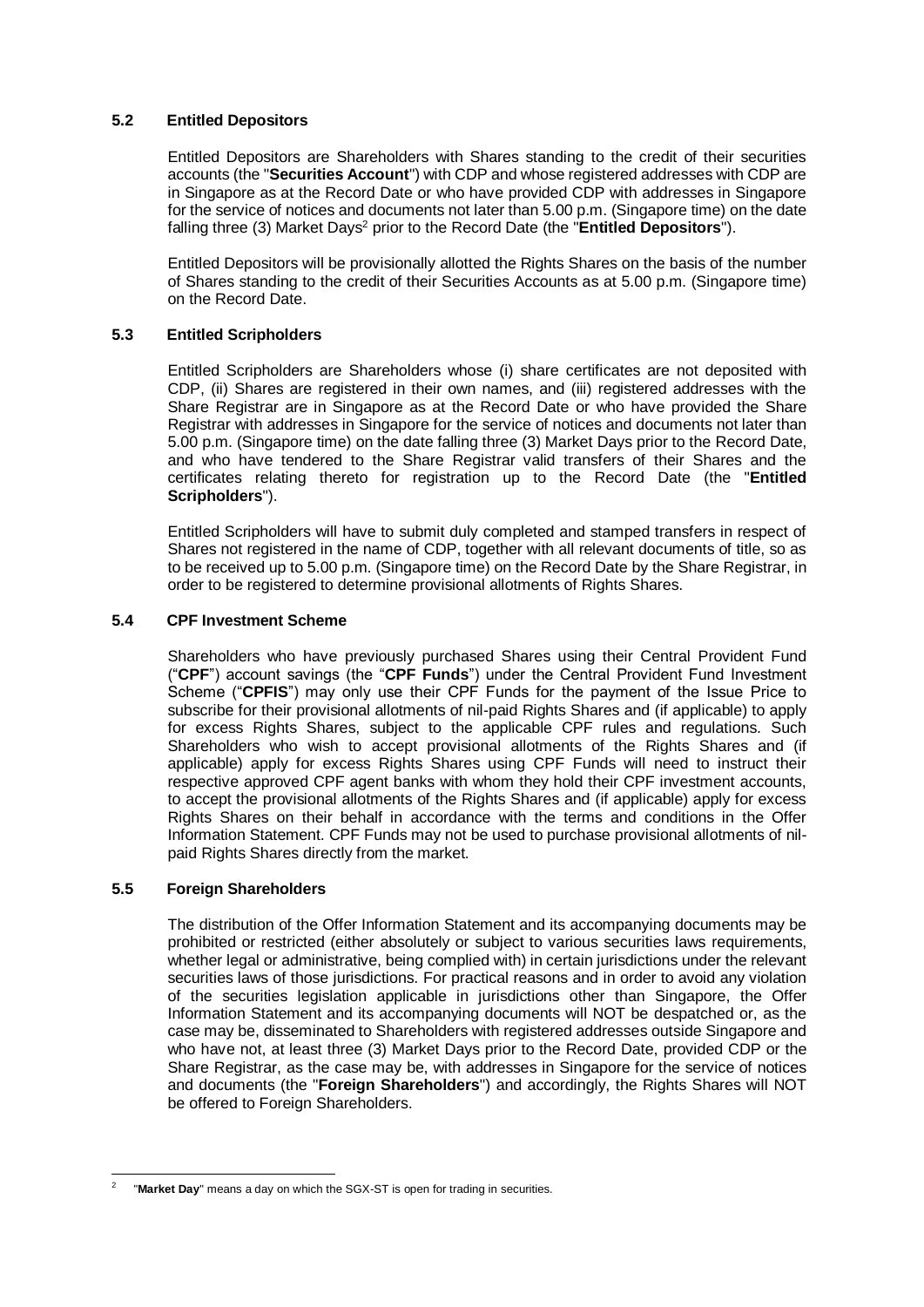The Offer Information Statement and its accompanying documents will not be despatched (or, as the case may be, disseminated), lodged, registered or filed in any jurisdiction other than Singapore. Accordingly, Foreign Shareholders will not be entitled to participate in the Rights Issue. As Foreign Shareholders will not be entitled to participate in the Rights Issue, no provisional allotment of Rights Shares will be made to Foreign Shareholders and no purported acceptance thereof or application for any excess Rights Shares therefor by any Foreign Shareholder will be valid.

The Offer Information Statement and its accompanying documents will also NOT be despatched or, as the case may be, disseminated to persons purchasing entitlements to Rights Shares through the book-entry (scripless) settlement system if their registered addresses with CDP are outside Singapore (the "**Foreign Purchasers**"). Foreign Purchasers may not accept any "nil-paid" rights credited to their Securities Account unless the Company and its counsel are satisfied that such action would not result in the contravention of any registration or other legal requirement in any jurisdiction.

Entitlements to Rights Shares which would otherwise have been provisionally allotted to Foreign Shareholders will, if practicable to do so and at the absolute discretion of the Company, be sold "nil-paid" on the SGX-ST, as soon as practicable, after dealings in the provisional allotments of Rights Shares commence. Such sales may, however, only be effected if the Company, in its absolute discretion, determines that a premium can be obtained from such sales, after taking into account expenses to be incurred in relation thereto. The net proceeds from all such sales, after deduction of all expenses therefrom, will be pooled and thereafter distributed to Foreign Shareholders in proportion to their respective shareholdings or, as the case may be, the number of Shares entered against their names in the depository register maintained by CDP as at the Record Date and sent to them at their own risk by ordinary post. If the amount of net proceeds to be distributed to any single Foreign Shareholder is less than S\$10.00, such amount shall be dealt with as the Board may, in its absolute discretion, deem fit in the interests of the Company and no Foreign Shareholder shall have any claim whatsoever against the Company and/or CDP in connection therewith.

Where the provisional allotments of Rights Shares are sold "nil-paid" on the SGX-ST, they will be sold at such price or prices as the Company may, in its absolute discretion, decide and no Foreign Shareholder shall have any claim whatsoever against the Company, CDP, the Share Registrar and/or their respective officers in connection therewith. If such provisional allotments of Rights Shares cannot be sold or are not sold on the SGX-ST as aforesaid for any reason by such time as the SGX-ST shall have declared to be the last day for trading in the provisional allotments of Rights Shares, the new Shares represented by such provisional allotments will be allotted and issued to satisfy applications for excess Rights Shares or disposed of or dealt with in such manner as the Board may, in its absolute discretion, deem fit in the interests of the Company and no Foreign Shareholder shall have any claim whatsoever against the Company, CDP, the Share Registrar and/or their respective officers in connection therewith.

**SHAREHOLDERS WITH REGISTERED ADDRESSES OUTSIDE SINGAPORE WHO WISH TO PARTICIPATE IN THE RIGHTS ISSUE MAY PROVIDE AN ADDRESS IN SINGAPORE FOR THE SERVICE OF NOTICES AND DOCUMENTS BY NOTIFYING IN WRITING, AS THE CASE MAY BE, (I) THE CENTRAL DEPOSITORY (PTE) LIMITED AT 11 NORTH BUONA VISTA DRIVE, #06-07 THE METROPOLIS TOWER 2, SINGAPORE 138589 OR (II) RHT CORPORATE ADVISORY PTE. LTD. AT 30 CECIL STREET, #19-08 PRUDENTIAL TOWER, SINGAPORE 049712, IN EACH CASE, AT LEAST THREE (3) MARKET DAYS PRIOR TO THE RECORD DATE.**

#### **6.5 Provisional Allotments and Excess Applications**

Entitled Shareholders will be at liberty to accept in full or in part, decline or otherwise renounce or, in the case of Entitled Depositors only, trade (during the "nil-paid" rights trading period prescribed by the SGX-ST) their provisional allotments of the Rights Shares and will also be eligible to apply for Rights Shares in excess of their provisional allotments under the Rights Issue.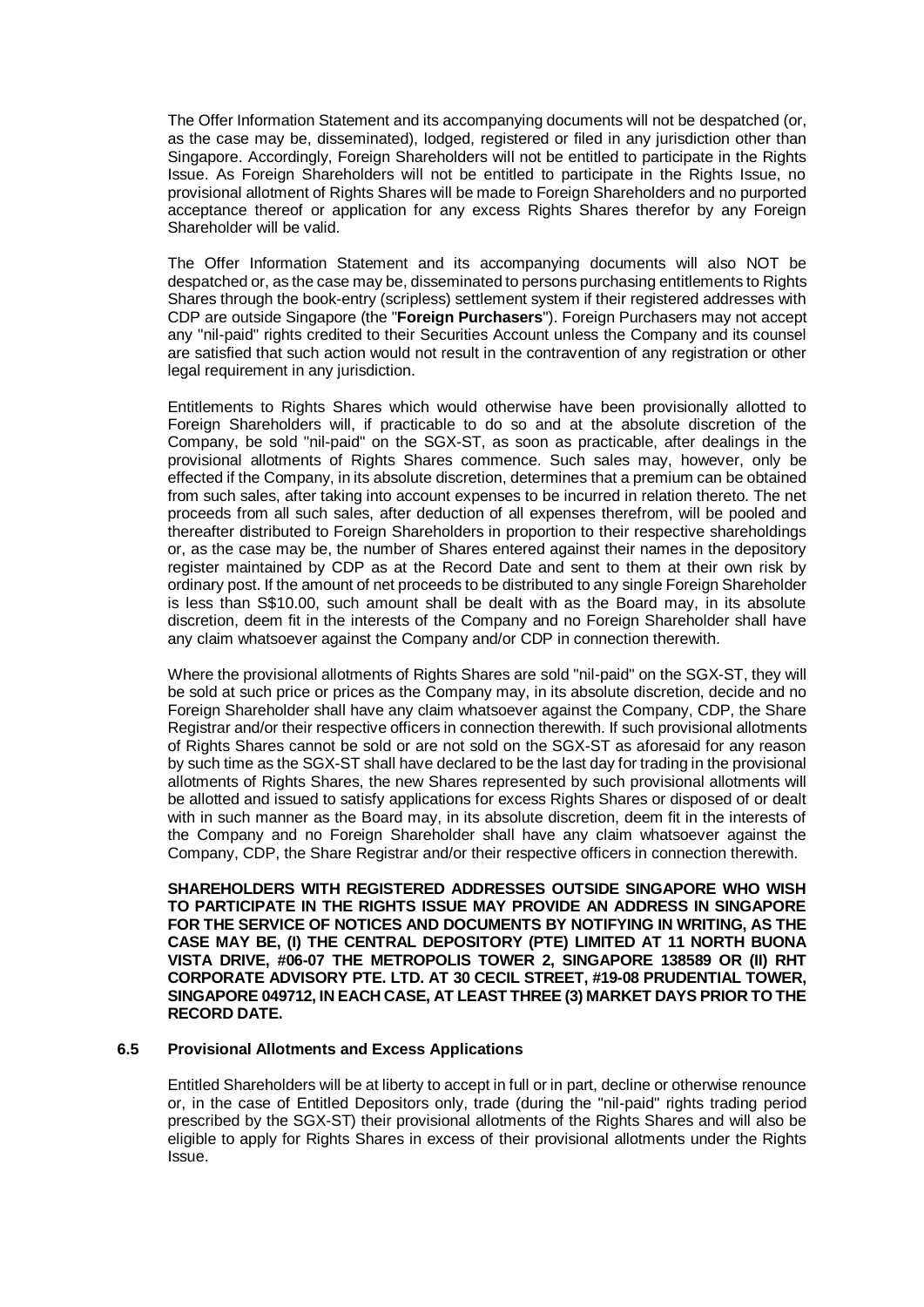Entitlements which are not allotted or taken up for any reason (including any fractions of a Rights Share) will be aggregated and issued to satisfy applications, if any, for excess Rights Shares or otherwise disposed of or dealt with in such manner as the Board may, in its absolute discretion, deem fit in the interests of the Company

Fractional entitlements to the Rights Shares, if any, will be disregarded in arriving at the Entitled Shareholders' entitlements and will, together with the provisional allotments of Rights Shares which are not taken up for any reason, be aggregated and allotted to satisfy excess applications for excess Rights Shares (if any) or be disposed of or otherwise dealt with in such manner as the Board may in its absolute discretion deem fit for the benefit of the Company subject to applicable laws and the Listing Manual.

In the allotment of excess Rights Shares, preference will be given to the rounding of odd lots, and the Directors and substantial Shareholders who have control or influence over the Company in connection with the day-to-day affairs of the Company or the terms of the Rights Issue, or have representation (direct or through a nominee) on the Board will rank last in priority for the rounding of odd lots and allotment of excess Rights Shares.

The procedures for, and the terms and conditions applicable to, acceptances, renunciation and/or sales of the provisional allotments of the Rights Shares and for the applications for excess Rights Shares, including each different mode of acceptance or application and payment, will be contained in the Offer Information Statement and the relevant application forms.

#### **6. OPINION OF DIRECTORS**

The Directors are of the opinion that barring any unforeseen circumstances, after taking into account the Group's present bank facilities, the working capital available to the Group is sufficient to meet the Group's present requirements. Notwithstanding the present sufficiency of working capital, the Directors are of the opinion that the Rights Issue shall be undertaken for the reasons stated in paragraph 3 of this announcement.

The Rights Issue will also provide the Shareholders with an opportunity to further their equity participation in the Company. For the reasons outlined above in paragraph [3,](#page-2-0) the Directors believe the Rights Issue is in the interests of the Group.

#### **7. NOTIFICATION UNDER SECTION 309B OF THE SECURITIES AND FUTURES ACT**

The provisional allotments of Rights Shares as well and the Rights Shares are prescribed capital markets products (as defined in the Securities and Futures (Capital Markets Products Regulations 2018)) and Excluded Investment Products (as defined in the Authority's Notice on the Sale of Investment Products (Notice No.: SFA 04-N12) and the Authority's Notice on Recommendations on Investment Products (Notice No.: FAA-N16)).

## **8. PRIOR EQUITY FUNDRAISING**

The Company has not undertaken any equity fund raising in the past 12 months.

## **9. THE OFFER INFORMATION STATEMENT**

The Offer Information Statement will be despatched or, as the case may be, disseminated by the Company, together with the application form for the Rights Shares and excess Rights Shares or the provisional allotment letter, as the case may be, to the Entitled Shareholders in due course.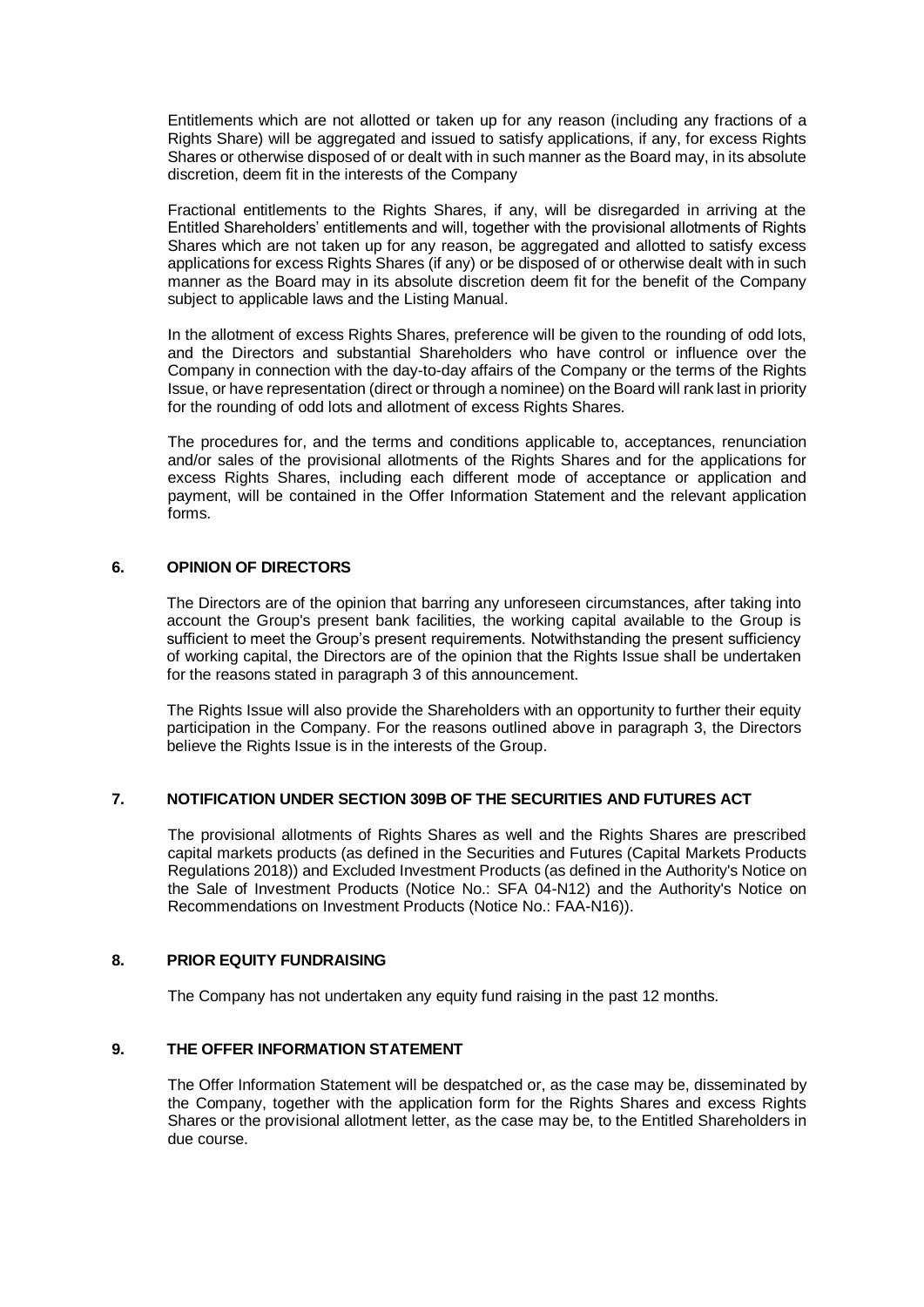#### **10. INTERESTS OF DIRECTORS AND SUBSTANTIAL SHAREHOLDERS**

Save as disclosed in this announcement and save for their interests arising by way of their respective shareholding interests in the Company and/or directorships in the Group, as the case may be, none of the Directors and substantial Shareholders has any interest, direct or indirect, in the Rights Issue.

### **11. DIRECTORS' RESPONSIBILITY STATEMENT**

The Directors collectively and individually accept full responsibility for the accuracy of the information given in this announcement and confirm after making all reasonable enquiries, that to the best of their knowledge and belief, this announcement constitutes full and true disclosure of all material facts about the Rights Issue, the Company and its subsidiaries, and the Directors are not aware of any facts the omission of which would make any statement in this announcement misleading. Where information in this announcement has been extracted from published or otherwise publicly available sources or obtained from a named source, the sole responsibility of the Directors has been to ensure that such information has been accurately and correctly extracted from those sources and/or reproduced in this announcement in its proper form and context.

## **12. CAUTIONARY STATEMENT**

Shareholders and potential investors are advised to exercise caution when dealing or trading in the Shares as there is no certainty or assurance that the Rights Issue will be completed or that no changes will be made to the terms thereof. Shareholders and potential investors are also advised to read this announcement and any further announcements by the Company carefully, and where in doubt as to the action that they should take, they should consult their financial, tax, legal or other professional adviser(s) immediately.

# **13. FURTHER INFORMATION**

The Company will make the necessary announcement(s) as and when required and/or material developments arise in respect of the Rights Issue.

In the meantime, the Board wishes to advise Shareholders to exercise caution in their dealings in Shares and to refrain from taking any action in relation thereto, until they have sought their own financial and legal advice where appropriate. The Rights Issue is subject to certain conditions. As at the date of this announcement, there is no certainty or assurance that the Rights Issue will materialise, be completed or that no changes will be made to the terms thereof.

#### **BY ORDER OF THE BOARD AMOS GROUP LIMITED**

Kyle Arnold Shaw, Jr. Executive Chairman

23 March 2021

## **IMPORTANT NOTICE**

This announcement is for information only and does not constitute or form part of any offer or invitation to sell or issue or subscribe for, or any solicitation of any offer to acquire, any Rights Shares or to take up any entitlements to Rights Shares in any jurisdiction in which such an offer or solicitation